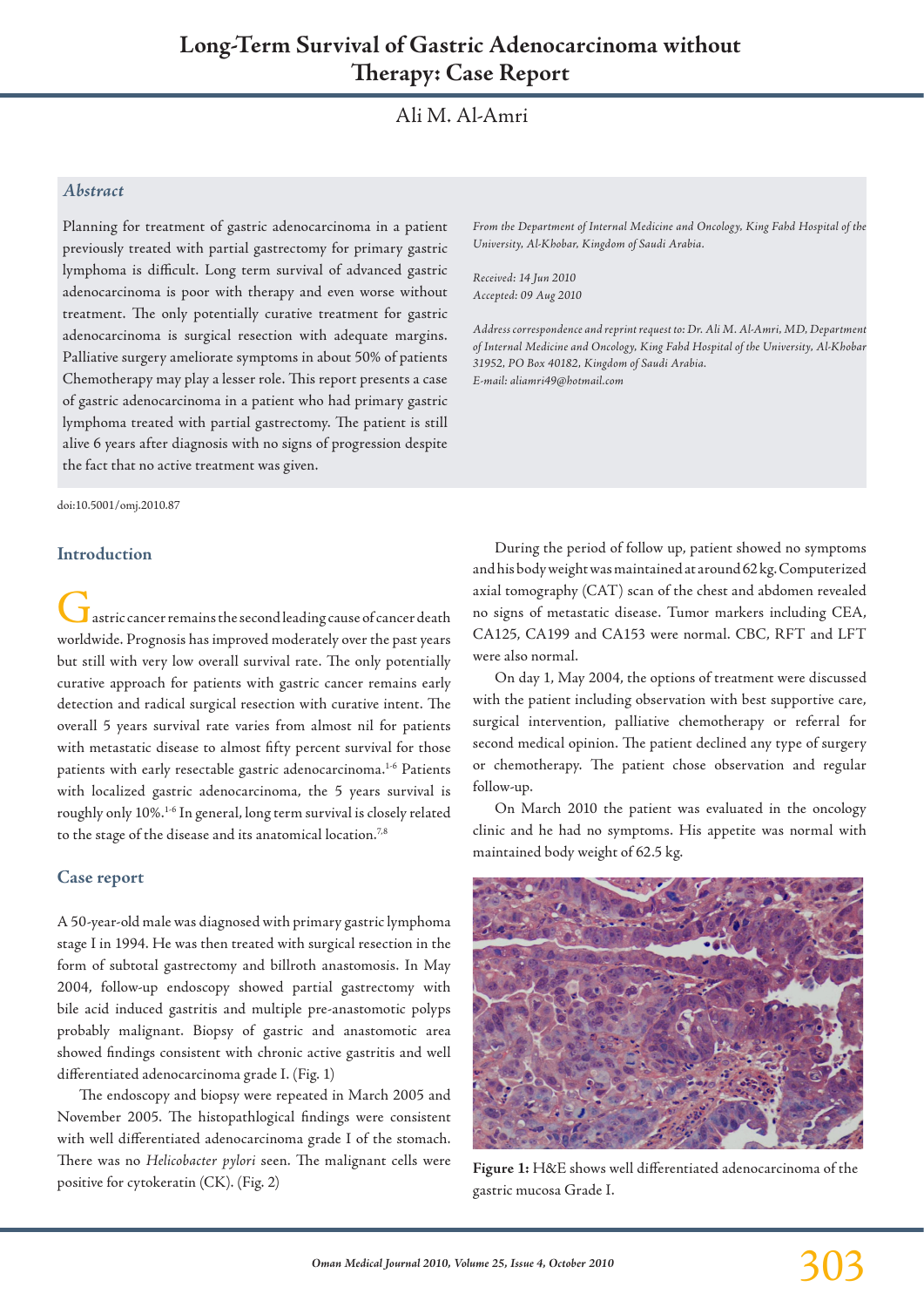

Figure 2: Shows positive immunoreactivity (diffuse and homogenous) of the tumor cells with CK.

## **Discussion**

The histopathologic type of gastric carcinoma include well and poorly differentiated adenocarcinoma, hepatoid adenocarcinoma and denososquamous carcinoma. In the reported patient, the histopathology showed well differentiated adenocarcinoma grade I at the time of presentation and moderately differentiated adenocarcinoma grade II at the time of the last visit 5 years after the first visit.

The only possibility for curative therapy of patients with gastric adenocarcinoma remains surgical resection with free margins. Older patients or patients who had previous gastric surgery have higher postoperative mortality rate. In naïve patient with gastric carcinoma, only 50% undergo gastric resection because of advanced disease and 60% will have either local or distant relapse. In addition, only 30-50% of those who undergo exploration will achieve surgical resection with curative intent.<sup>6,9</sup> In one study, the overall survival ranged from one month to 142.5 months, however, less than 5% of patients with gastric adenocarcinoma stage IV will survive 3 years.<sup>10</sup> For unresectable advanced or recurrent gastric adenocarcinoma, treatment with systemic chemotherapy improves quality of live (QOL) with marginal survival benefits compared with the best supportive care.<sup>11-13</sup> Median survival time of patients with advanced adenocarcinoma of the stomach still remains less than one year.14 Only few patients have survived long period of time longer than five years (2%) with active therapeutic intervention.<sup>14</sup>

Our patient remains free of symptoms with normal appetite and maintained his body weight for six years. During this period, the gastric adenocarcinoma remained as a local disease with no signs of metastasis; however, the adenocarcinoma has progressed

from a grade I to a grade II adenocarcinoma. The reasons why this patient had a local malignant disease without progression over a period of five years could be due to the previous surgical resection effects on the vascular and lymphatic pathway. Secondly, it could be that the malignant disease involved only the superficial mucosa. However, the reason is not clear. At present, one should be aware of such unusual clinical courses of gastric cancer, where prognosis can deviate significantly from the average norm for unknown reasons.

# **Conclusion**

This report presents a phenominal case of gastric adenocarcinoma in a patient who is still alive with no signs of metastasis six years after diagnosis without any active therapy.

# **Acknowledgements**

The author reported no conflict of interest and no funding was received on this work.

## **References**

- 1. Lee WJ, Lee WC, Houng SJ, Shun CT, Houng RL, Lee PH, et al. Survival after resection of gastric cancer and prognostic relevance of systematic lymph node dissection: twenty years experience in Taiwan. World J Surg 1995 Sep-Oct;19(5):707-713.
- 2. Cunningham SC, Kamangar F, Kim MP, Hammoud S, Haque R, Maitra A, et al. Survival after gastric adenocarcinoma resection: eighteenyear experience at a single institution. J Gastrointest Surg 2005 May-Jun;9(5):718-725.
- 3. Du pont BJ Jr, Cohn I Jr. Gastric adenocarcinoma. Curr Probl Cancer 1980;4:1-46.
- 4. Faivre J, Forman D, Esteve J, Gatta G. Survival of patients with esophageal and gastric cancers in Europe. Eur J Cancer 1998;34:2167-2175.
- 5. Theuer CP, Kurosaki T, Ziogas A, Butler J, Anton-Culver H. Asian patients with gastric carcinoma in the United States exhibit unique clinical features and superior overall and cancer specific survival rates. Cancer 2000 Nov;89(9):1883-1892.
- 6. Hundahl SA, Phillips JL, Menck HR. The National Cancer Data Base Report on poor survival of U.S. gastric carcinoma patients treated with gastrectomy: Fifth Edition American Joint Committee on Cancer staging, proximal disease, and the "different disease" hypothesis. Cancer 2000 Feb;88(4):921-932.
- 7. Bedikian AY, Chen TT, Khankhanian N, Heilbrun LK, McBride CM, McMurtrey MJ, et al. The natural history of gastric cancer and prognostic factors influencing survival. J Clin Oncol 1984 Apr;2(4):305-310.
- 8. Ries LA, Kosary CL, Hankey BF, Miller BA, Harras A, Edwards BK. SEER Cancer Statistics Review 1973-1994, National Cancer Institute, NIH Publication No. 97-2789. Bethesda: Department of Health and Human Services, 1997.
- 9. Ajani JA. Evolving chemotherapy for advanced gastric cancer. Oncologist 2005;10(Suppl 3):49-58.
- 10. Heemskerk VH, Lentze F, Hulsewé KW, Hoofwijk TG. Gastric carcinoma: review of the results of treatment in a community teaching hospital. World J Surg Oncol 2007;5:81.